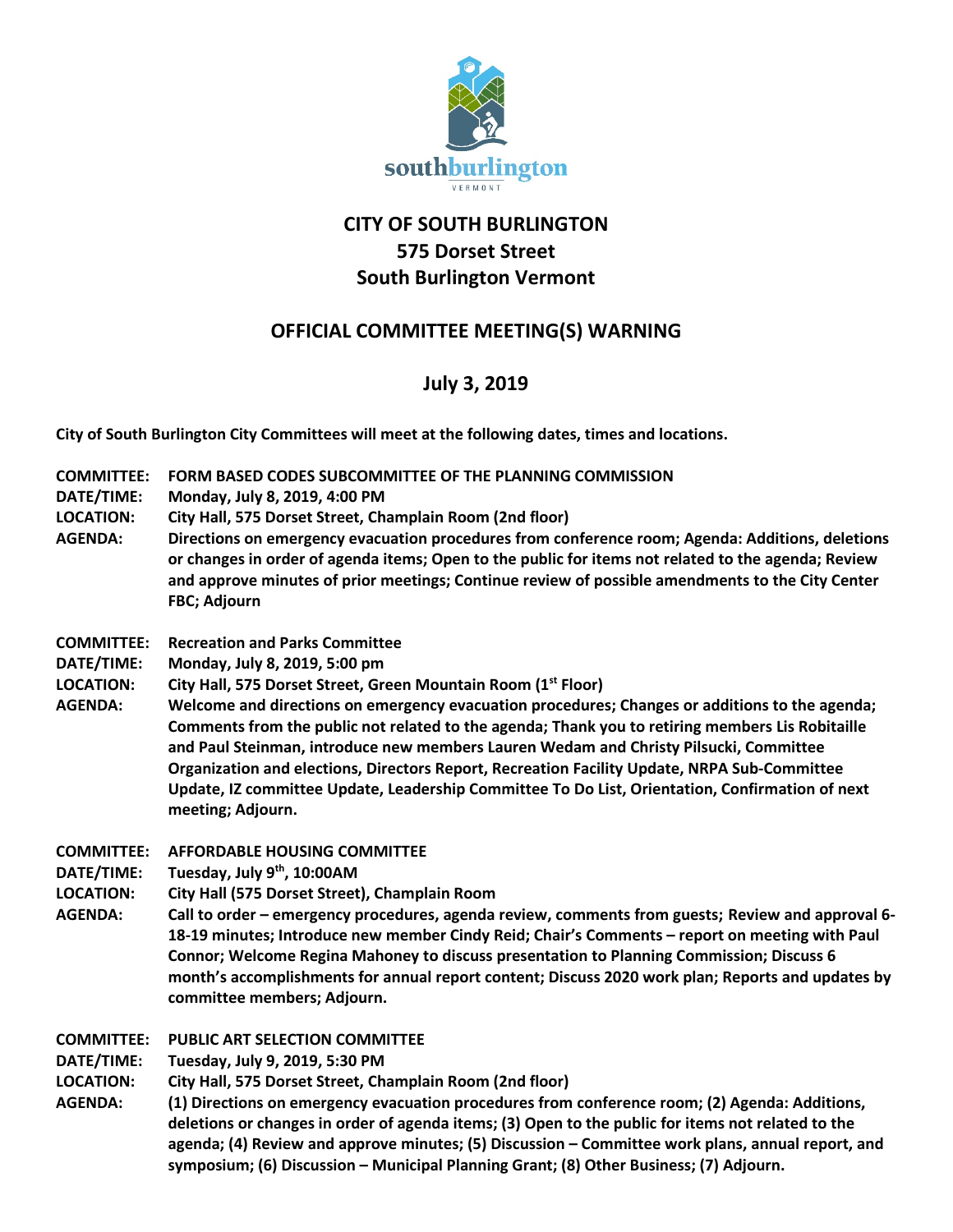#### **COMMITTEE: PLANNING COMMISSION**

**DATE/TIME: Tuesday, July 9, 2019, 7:00 pm**

**LOCATION: City Hall, 575 Dorset Street, Green Mountain Room (1st Floor)**

**AGENDA: (1) Directions on emergency evacuation procedures from conference room; (2) Agenda: Additions, deletions or changes in order of agenda items; (3) Open to the public for items not related to the agenda; (4) Planning Commissioner announcements and staff report; (5) Discuss City Center portion of Official Map: (a) Provide feedback to City Council on possible initiation of acquisition of property pursuant to 24 V.S.A. 4421(5) – Official Map, (b) Discuss possible amendments to City Center Official Map; Consider warning public hearing on possible Land Development Regulation amendments and consider approval of draft Report: LDR-19-01: Eliminate minimum parking requirements for all uses citywide except multi-family housing and accessory dwelling units where parking requirements are reduced; LDR-19-02- Amend transfer of development rights requirements to be consistent with enabling statutes, LDR-19-03- Establish Citywide River Corridor Overlay District and make minor modifications to the Flood Plain Overlay District, LDR-19-04 Eliminate duplicative surface water protection standards for land within 150' of Lake Champlain and allowances for expansion of preexisting structures within 100' of Potash Brook within Queen City Park Zoning District, LDR-19-05- Administrative Amendments-Authorize Administrative Officer to approve minor field changes to site plans & allow for a joint administrative approval & zoning permit and minor technical corrections, LDR-19-06- Modify table of open space types (Appendix F) and applicability in the City Center Form Based Code District, LDR-19-07- Modify landscaping requirements for parking areas with solar canopies citywide; (7) Planned Unit Development / Master Plan / Subdivision standards: (a) Review detailed outline of conservation PUD type, (b) Review table of proposed PUD applicably by zoning district; (8) Report from Committee / Working Group Liaisons: (a) Open Space IZ Committee, Bernie Gagnon, (b) FBC Committee, Art Klugo, (c) Natural resources working group, Jessica Louisos; (9) Meeting Minutes; (10) Other business; (11) Adjourn**

#### **COMMITTEE: Bicycle & Pedestrian Committee**

- **DATE/TIME: Wednesday, July 10, 2019; 5:30 PM**
- **LOCATION: City Hall, 575 Dorset Street, Champlain Room, 2nd Floor Conference Room**
- **AGENDA: Welcome and directions on emergency evacuation procedures; Changes or additions to the agenda; Comments from the public not related to the agenda; Consideration of minutes from the previous meeting(s); Discussion: Welcome new members; Discussion: Open Meeting Law; Report & Discussion: Updates from the City; Report & Discussion: Annual Work Plan & Report; Updates: Ongoing Committee Work; Elections: Election of New Officers; Review: Homework for next meeting; Confirmation: Next Meeting; Adjourn.**
- **COMMITTEE: ENERGY COMMITTEE**
- **DATE/TIME: Thursday, July 11, 2019; 6:30PM**
- **LOCATION: Police Department (19 Gregory Drive), 2nd Floor Conference Room**
- **AGENDA: Convene meeting, emergency evacuation announcement, review agenda; Comments and questions from the public not related to agenda; Review and approve June 13th minutes; Municipal energy efficiency projects status and prioritization; Updates and discussion about municipal energy efficiency revolving loan fund; Updates and discussion about solar requirements in LDR's; Updates on Ongoing Action/Projects; Strategy session for the Energy Committee and discussion of South Burlington Energy Prize branding; Annual report and annual work plan preparation; Other activities – potential or underway; Adjourn.**

**COMMITTEE: DEVELOPMENT REVIEW BOARD**

**DATE/TIME: Tuesday, July 16, 2019, 7:00 PM**

**LOCATION: City Hall (575 Dorset Street) First Floor Conference room**

**AGENDA: [See separately posted agenda.](http://sbvt-records.info/WebLink/Browse.aspx?id=40953&dbid=0&repo=sburl)**